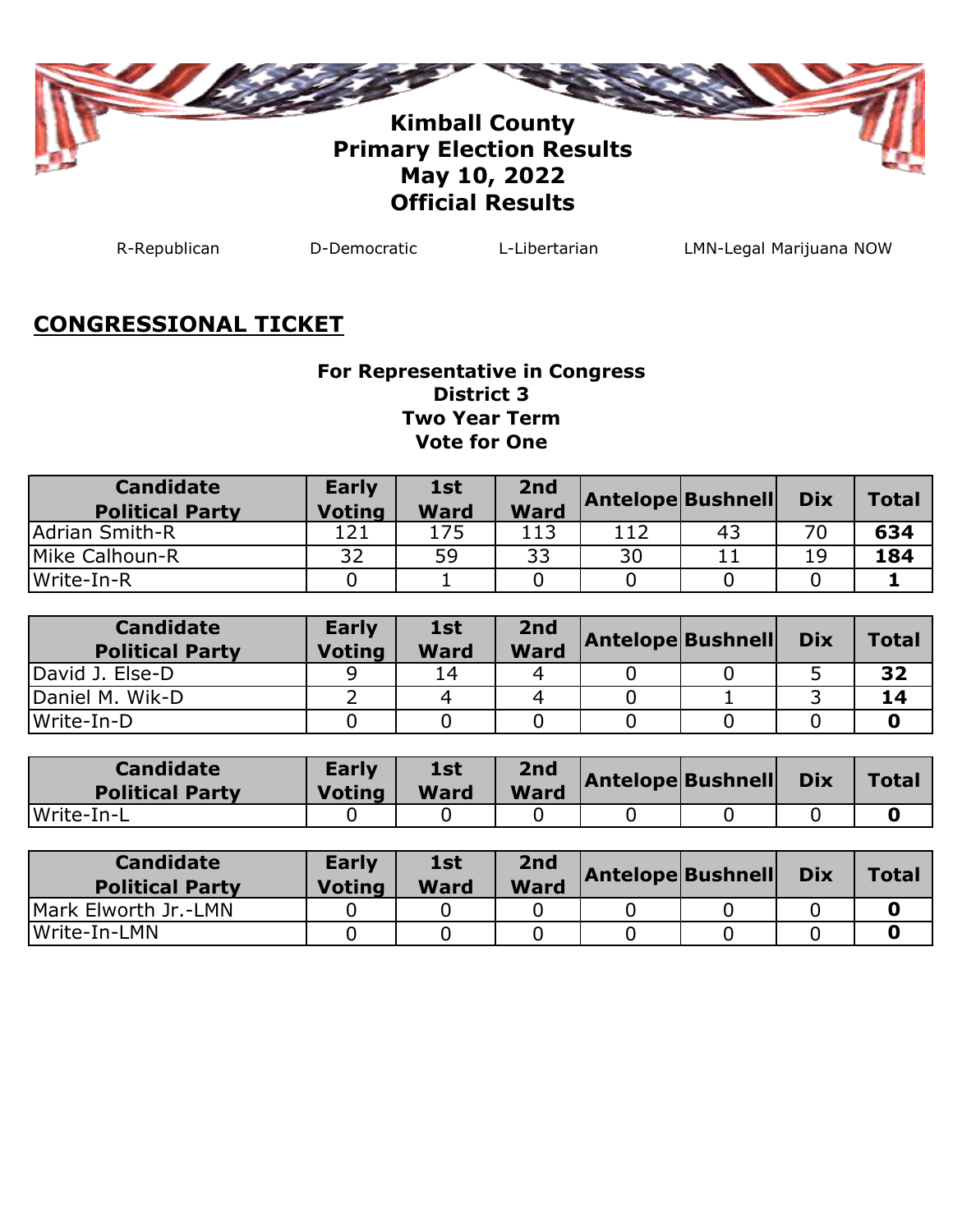## **STATE TICKET**

#### **For Governor Vote for One**

| <b>Candidate</b><br><b>Political Party</b> | <b>Early</b><br><b>Voting</b> | 1st<br><b>Ward</b> | 2nd<br><b>Ward</b> | <b>Antelope Bushnell</b> |    | <b>Dix</b> | <b>Total</b> |
|--------------------------------------------|-------------------------------|--------------------|--------------------|--------------------------|----|------------|--------------|
| Michael Connely-R                          |                               | 11                 |                    |                          |    |            | 21           |
| <b>Brett Lindstrom-R</b>                   | 26                            | 28                 | 17                 | 14                       | 5  | 4          | 94           |
| Donna Nicole Carpenter-R                   | 3                             | 5                  |                    |                          |    |            | 11           |
| Lela McNinch-R                             | 3                             |                    | 0                  |                          |    |            | 5            |
| Theresa Thibodeau-R                        | 9                             |                    | 5                  |                          |    | 4          | 27           |
| Jim Pillen-R                               | 72                            | 101                | 68                 | 79                       | 26 | 66         | 412          |
| Troy Wentz-R                               | 3                             | 6                  | 3                  |                          |    |            | 14           |
| Charles W. Herbster-R                      | 31                            | 72                 | 42                 | 44                       | 22 | 16         | 227          |
| Breland Ridenour-R                         |                               | 0                  | 8                  |                          |    |            | 11           |
| Write-In-R                                 |                               |                    | 0                  |                          |    |            |              |

| <b>Candidate</b><br><b>Political Party</b> | <b>Early</b><br><b>Voting</b> | 1st<br><b>Ward</b> | 2nd<br><b>Ward</b> | <b>Antelope Bushnell</b> | <b>Dix</b> | <b>Total</b> |
|--------------------------------------------|-------------------------------|--------------------|--------------------|--------------------------|------------|--------------|
| Carol Blood-D                              |                               |                    |                    |                          |            | 31           |
| Roy A. Harris-D                            |                               | 4                  |                    |                          |            | 16           |
| Write-In-D                                 |                               |                    |                    |                          |            |              |

| <b>Candidate</b><br><b>Political Party</b> | <b>Early</b><br><b>Voting</b> | <b>1st</b><br><b>Ward</b> | 2nd<br><b>Ward</b> | <b>Antelope Bushnell</b> | <b>Dix</b> | <b>Total</b> |
|--------------------------------------------|-------------------------------|---------------------------|--------------------|--------------------------|------------|--------------|
| <b>Scott Zimmerman-L</b>                   |                               |                           |                    |                          |            |              |
| lWrite-In-L                                |                               |                           |                    |                          |            |              |

| <b>Candidate</b><br><b>Political Party</b> | <b>Early</b><br><b>Voting</b> | 1st<br><b>Ward</b> | 2nd<br><b>Ward</b> | <b>Antelope Bushnell</b> | <b>Dix</b> | <b>Total</b> |
|--------------------------------------------|-------------------------------|--------------------|--------------------|--------------------------|------------|--------------|
| Write-In-LMN                               |                               |                    |                    |                          |            |              |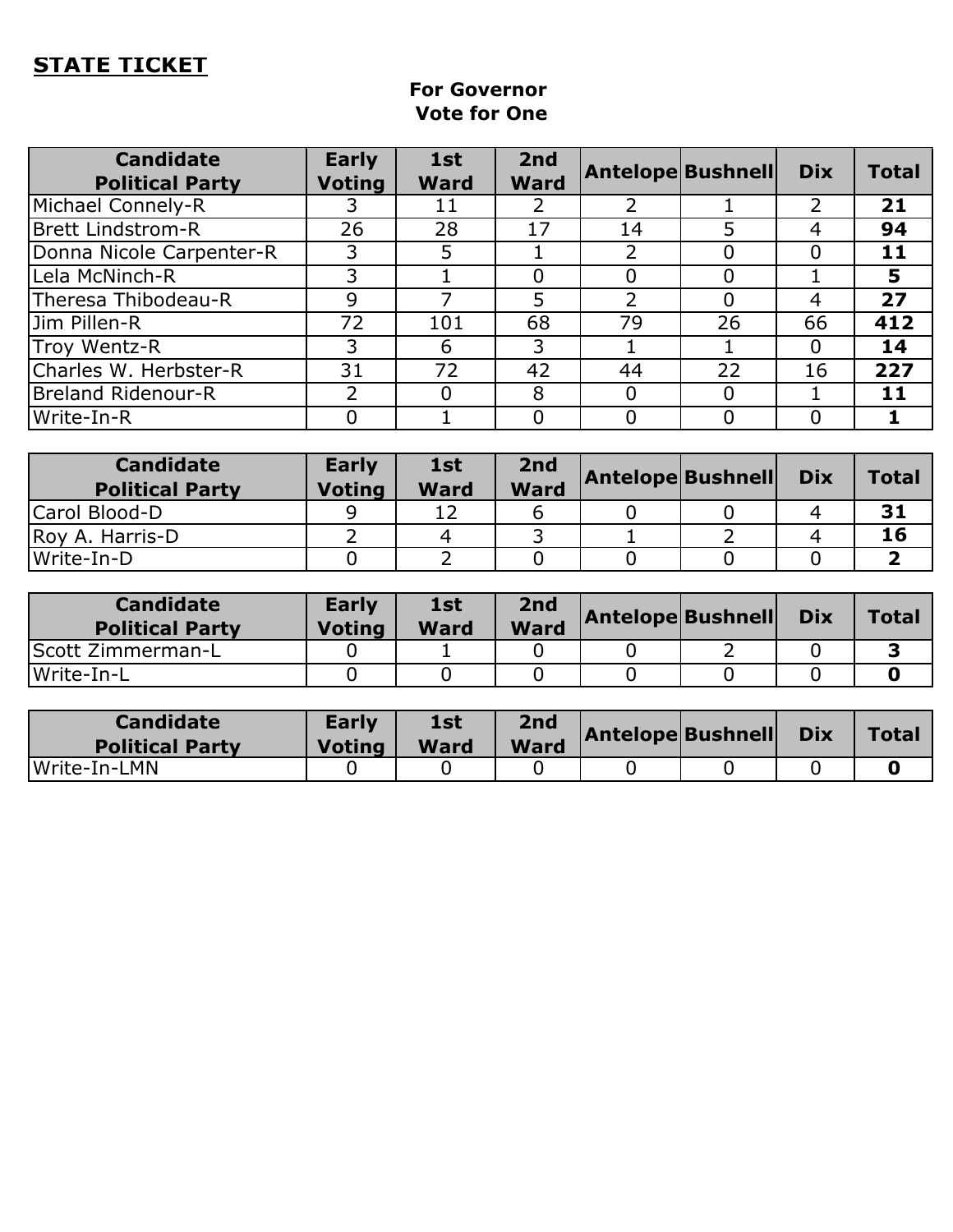#### **For Secretary of State Vote for One**

| <b>Candidate</b><br><b>Political Party</b> | <b>Early</b><br><b>Voting</b> | 1st<br><b>Ward</b> | 2nd<br><b>Ward</b> | <b>Antelope Bushnell</b> |    | <b>Dix</b> | <b>Total</b> |
|--------------------------------------------|-------------------------------|--------------------|--------------------|--------------------------|----|------------|--------------|
| Bob Evnen-R                                | 55                            | 109                | 59                 | 50                       | 21 | つフ         | 321          |
| Rex Schroder-R                             | 45                            | 59                 | 33                 | 37                       | 14 | 30         | 218          |
| Robert J. Borer-R                          | 25                            | 30                 | 26                 | 29                       |    | 19         | 140          |
| lWrite-In-R                                |                               |                    |                    |                          |    |            |              |

| <b>Candidate</b><br><b>Political Party</b> | <b>Early</b><br><b>Voting</b> | <b>1st</b><br><b>Ward</b> | 2nd<br><b>Ward</b> | <b>Antelope Bushnell</b> | <b>Dix</b> | <b>Total</b> |
|--------------------------------------------|-------------------------------|---------------------------|--------------------|--------------------------|------------|--------------|
| Write-In-D                                 |                               |                           |                    |                          |            |              |

| <b>Candidate</b><br><b>Political Party</b> | <b>Early</b><br>Voting | 1st<br><b>Ward</b> | 2nd<br><b>Ward</b> | <b>Antelope Bushnell</b> | <b>Dix</b> | <b>Total</b> |
|--------------------------------------------|------------------------|--------------------|--------------------|--------------------------|------------|--------------|
| Write-In-L                                 |                        |                    |                    |                          |            |              |

| <b>Candidate</b><br><b>Political Party</b> | <b>Early</b><br><b>Voting</b> | 1st<br><b>Ward</b> | 2nd<br><b>Ward</b> | Antelope Bushnell | <b>Dix</b> | <b>Total</b> |
|--------------------------------------------|-------------------------------|--------------------|--------------------|-------------------|------------|--------------|
| Write-In-LMN                               |                               |                    |                    |                   |            |              |

#### **For State Treasurer Vote for One**

| <b>Candidate</b><br><b>Political Party</b> | <b>Early</b><br><b>Voting</b> | 1st<br><b>Ward</b> | 2 <sub>nd</sub><br><b>Ward</b> | <b>Antelope Bushnell</b> |     | <b>Dix</b> | <b>Total</b> |
|--------------------------------------------|-------------------------------|--------------------|--------------------------------|--------------------------|-----|------------|--------------|
| John Murante-R                             |                               | 69                 | 46                             | 32                       | י ר |            | 271          |
| Paul Anderson-R                            | 54                            | 117                | 64                             | 81                       | 19  | 46         | 381          |
| lWrite-In-R                                |                               |                    |                                |                          |     |            |              |

| <b>Candidate</b><br><b>Political Party</b> | Early<br>Voting | 1st<br><b>Ward</b> | 2nd<br><b>Ward</b> | <b>Antelope Bushnell</b> | <b>Dix</b> | Total |
|--------------------------------------------|-----------------|--------------------|--------------------|--------------------------|------------|-------|
| Write-In-D                                 |                 | -                  |                    |                          |            |       |

| <b>Candidate</b><br><b>Political Party</b> | <b>Early</b><br><b>Voting</b> | 1st<br><b>Ward</b> | 2nd<br><b>Ward</b> | Antelope Bushnell | <b>Dix</b> | <b>Total</b> |
|--------------------------------------------|-------------------------------|--------------------|--------------------|-------------------|------------|--------------|
| Katrina Tomsen-L                           |                               |                    |                    |                   |            |              |
| lWrite-In-L                                |                               |                    |                    |                   |            |              |

| <b>Candidate</b><br><b>Political Party</b> | <b>Early</b><br><b>Voting</b> | 1st<br><b>Ward</b> | 2nd<br><b>Ward</b> | <b>Antelope Bushnell</b> | <b>Dix</b> | <b>Total</b> |
|--------------------------------------------|-------------------------------|--------------------|--------------------|--------------------------|------------|--------------|
| Write-In-LMN                               |                               |                    |                    |                          |            |              |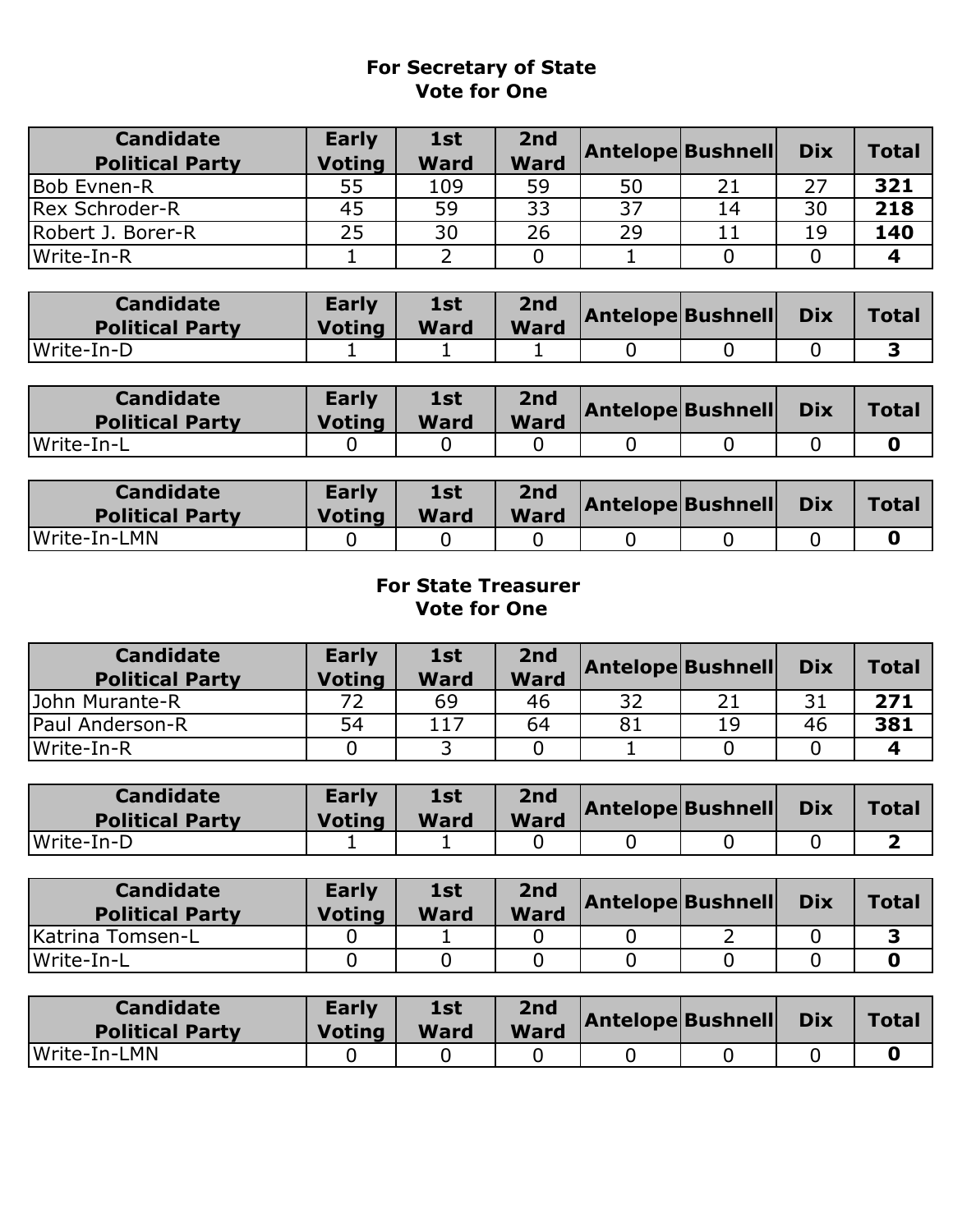#### **Vote for One For Attorney General**

| <b>Candidate</b><br><b>Political Party</b> | <b>Early</b><br><b>Voting</b> | 1st<br>Ward | 2nd<br><b>Ward</b> | Antelope Bushnell |    | <b>Dix</b> | <b>Total</b> |
|--------------------------------------------|-------------------------------|-------------|--------------------|-------------------|----|------------|--------------|
| Jennifer Hicks-R                           | 59                            | 106         | 46                 | 64                |    | 46         | 338          |
| Mike Hilgers-R                             | 70                            | 91          | 72                 | 51                | 23 | 29         | 336          |
| lWrite-In-R                                |                               |             |                    |                   |    |            | ∍            |

| <b>Candidate</b><br><b>Political Party</b> | <b>Early</b><br><b>Voting</b> | <b>1st</b><br><b>Ward</b> | 2nd<br>Ward | <b>Antelope Bushnell</b> | <b>Dix</b> | Total |
|--------------------------------------------|-------------------------------|---------------------------|-------------|--------------------------|------------|-------|
| lWrite-In-D                                |                               | -                         |             |                          |            |       |

| <b>Candidate</b><br><b>Political Party</b> | <b>Early</b><br><b>Voting</b> | <b>1st</b><br><b>Ward</b> | 2nd<br><b>Ward</b> | Antelope Bushnell Dix |  | Total |
|--------------------------------------------|-------------------------------|---------------------------|--------------------|-----------------------|--|-------|
| Write-In-L                                 |                               |                           |                    |                       |  |       |

| <b>Candidate</b><br><b>Political Party</b> | Early<br><b>Voting</b> | 1st<br><b>Ward</b> | 2nd<br><b>Ward</b> | <b>Antelope Bushnell</b> | <b>Dix</b> | <b>Total</b> |
|--------------------------------------------|------------------------|--------------------|--------------------|--------------------------|------------|--------------|
| Larry Bolinger-LMN                         |                        |                    |                    |                          |            |              |
| Write-In-LMN                               |                        |                    |                    |                          |            |              |

#### **Vote for One For Auditor of Public Accounts**

| <b>Candidate</b><br><b>Political Party</b> | <b>Early</b><br><b>Voting</b> | 1st<br><b>Ward</b> | 2nd<br><b>Ward</b> | <b>Antelope Bushnell</b> |    | <b>Dix</b> | <b>Total</b> |
|--------------------------------------------|-------------------------------|--------------------|--------------------|--------------------------|----|------------|--------------|
| Mike Foley-R                               | 70                            | 114                | 61                 | 66                       | 24 | 38         | 373          |
| Larry Anderson-R                           | 54                            | 80                 | 53                 | 48                       | 15 | 35         | 285          |
| lWrite-In-R                                |                               |                    |                    |                          |    |            |              |

| <b>Candidate</b><br><b>Political Party</b> | <b>Early</b><br><b>Voting</b> | 1st<br><b>Ward</b> | 2nd<br><b>Ward</b> | <b>Antelope Bushnell</b> | <b>Dix</b> | Total |
|--------------------------------------------|-------------------------------|--------------------|--------------------|--------------------------|------------|-------|
| Write-In-D                                 |                               |                    |                    |                          |            |       |

| <b>Candidate</b><br><b>Political Party</b> | <b>Early</b><br><b>Voting</b> | 1st<br><b>Ward</b> | 2nd<br><b>Ward</b> | Antelope Bushnell | <b>Dix</b> | <b>Total</b> |
|--------------------------------------------|-------------------------------|--------------------|--------------------|-------------------|------------|--------------|
| <b>SGene Siadek-L</b>                      |                               |                    |                    |                   |            |              |
| Write-In-L                                 |                               |                    |                    |                   |            |              |

| <b>Candidate</b><br><b>Political Party</b> | <b>Early</b><br><b>Voting</b> | 1st<br><b>Ward</b> | 2nd<br><b>Ward</b> | <b>Antelope Bushnell</b> | <b>Dix</b> | Total |
|--------------------------------------------|-------------------------------|--------------------|--------------------|--------------------------|------------|-------|
| L. Leroy Lopez-LMN                         |                               |                    |                    |                          |            |       |
| Write-In-LMN                               |                               |                    |                    |                          |            |       |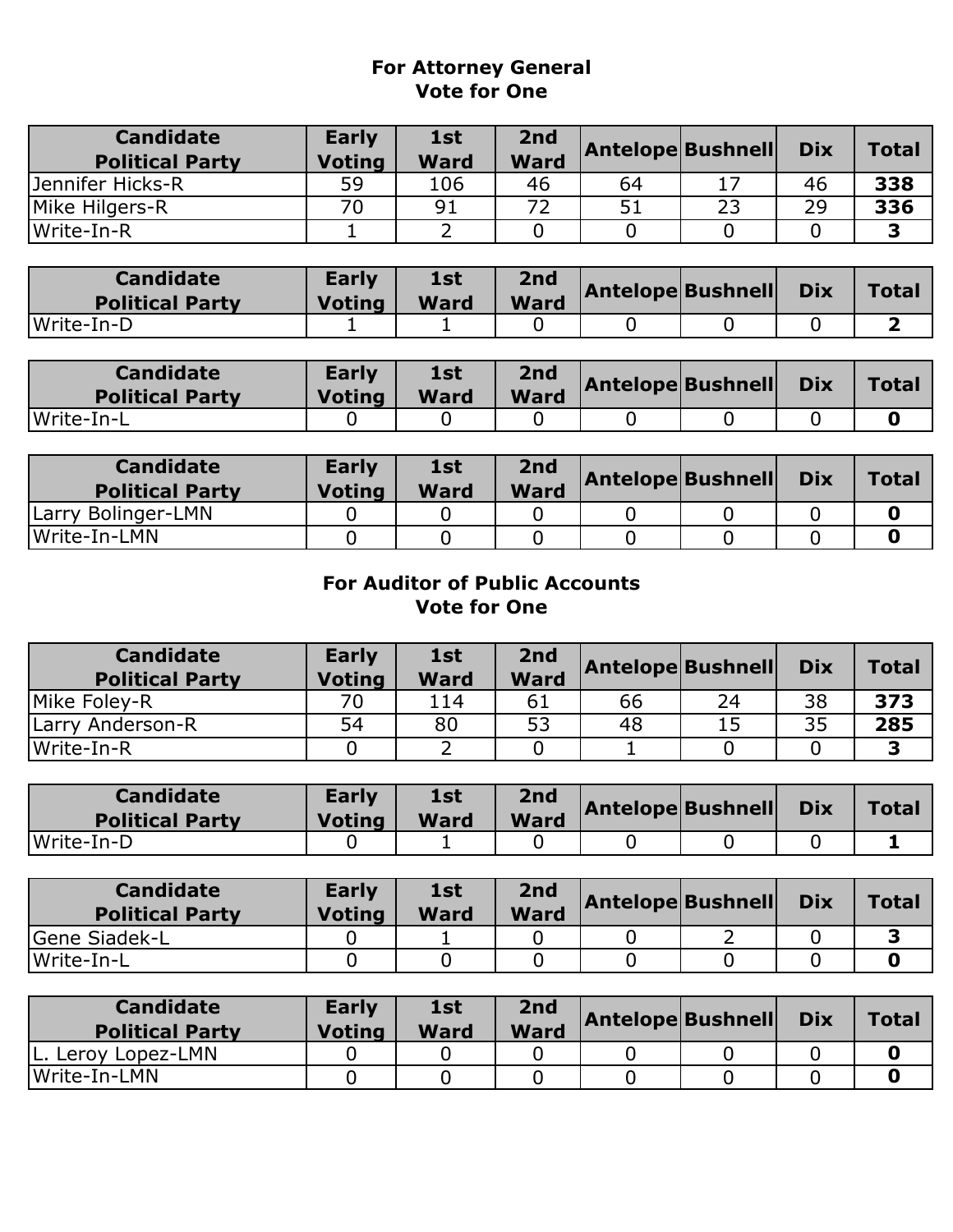#### **District 5 Six Year Term For Public Service Commissioner Vote for One**

| <b>Candidate</b><br><b>Political Party</b> | <b>Early</b><br><b>Voting</b> | 1st<br><b>Ward</b> | 2 <sub>nd</sub><br><b>Ward</b> | <b>Antelope Bushnell</b> |    | <b>Dix</b> | <b>Total</b> |
|--------------------------------------------|-------------------------------|--------------------|--------------------------------|--------------------------|----|------------|--------------|
| Kevin Stocker-R                            | 50                            | 89                 | 60                             | 57                       | 19 | 29         | 304          |
| Mary Ridder-R                              | 54                            | 63                 | 36                             | 34                       | 12 | 29         | 228          |
| Dakota Delka-R                             | 18                            | 29                 |                                |                          |    | 16         | 99           |
| lWrite-In-R                                |                               |                    |                                |                          |    |            |              |

| <b>Candidate</b><br><b>Political Party</b> | <b>Early</b><br><b>Voting</b> | 1st<br><b>Ward</b> | 2nd<br><b>Ward</b> | <b>Antelope Bushnell</b> | <b>Dix</b> | <b>Total</b> |
|--------------------------------------------|-------------------------------|--------------------|--------------------|--------------------------|------------|--------------|
| Write-In-D                                 |                               | -                  |                    |                          |            |              |

| <b>Candidate</b><br><b>Political Party</b> | <b>Early</b><br><b>Voting</b> | <b>1st</b><br><b>Ward</b> | 2nd<br><b>Ward</b> | <b>Antelope Bushnell</b> | <b>Dix</b> | Total |
|--------------------------------------------|-------------------------------|---------------------------|--------------------|--------------------------|------------|-------|
| Write-In-L                                 |                               |                           |                    |                          |            |       |

| <b>Candidate</b><br><b>Political Party</b> | <b>Early</b><br><b>Voting</b> | 1st<br><b>Ward</b> | 2nd<br><b>Ward</b> | Antelope Bushnell Dix |  | Total |
|--------------------------------------------|-------------------------------|--------------------|--------------------|-----------------------|--|-------|
| Write-In-LMN                               |                               |                    |                    |                       |  |       |

# **COUNTY TICKET**

#### **For County Sheriff Vote for One**

| <b>Candidate</b><br><b>Political Party</b> | <b>Early</b><br>Votina | 1st<br><b>Ward</b> | 2nd<br><b>Ward</b> | <b>Antelope Bushnell</b> |    | <b>Dix</b> | <b>Total</b> |
|--------------------------------------------|------------------------|--------------------|--------------------|--------------------------|----|------------|--------------|
| Harry J. Gillway-R                         | 95                     | 116                | 78                 |                          | 36 | 18         | 414          |
| David Hottell-R                            | 67                     | 121                | 70                 | 75                       | 19 | 79         | 431          |
| Write-In                                   |                        |                    |                    |                          |    |            |              |